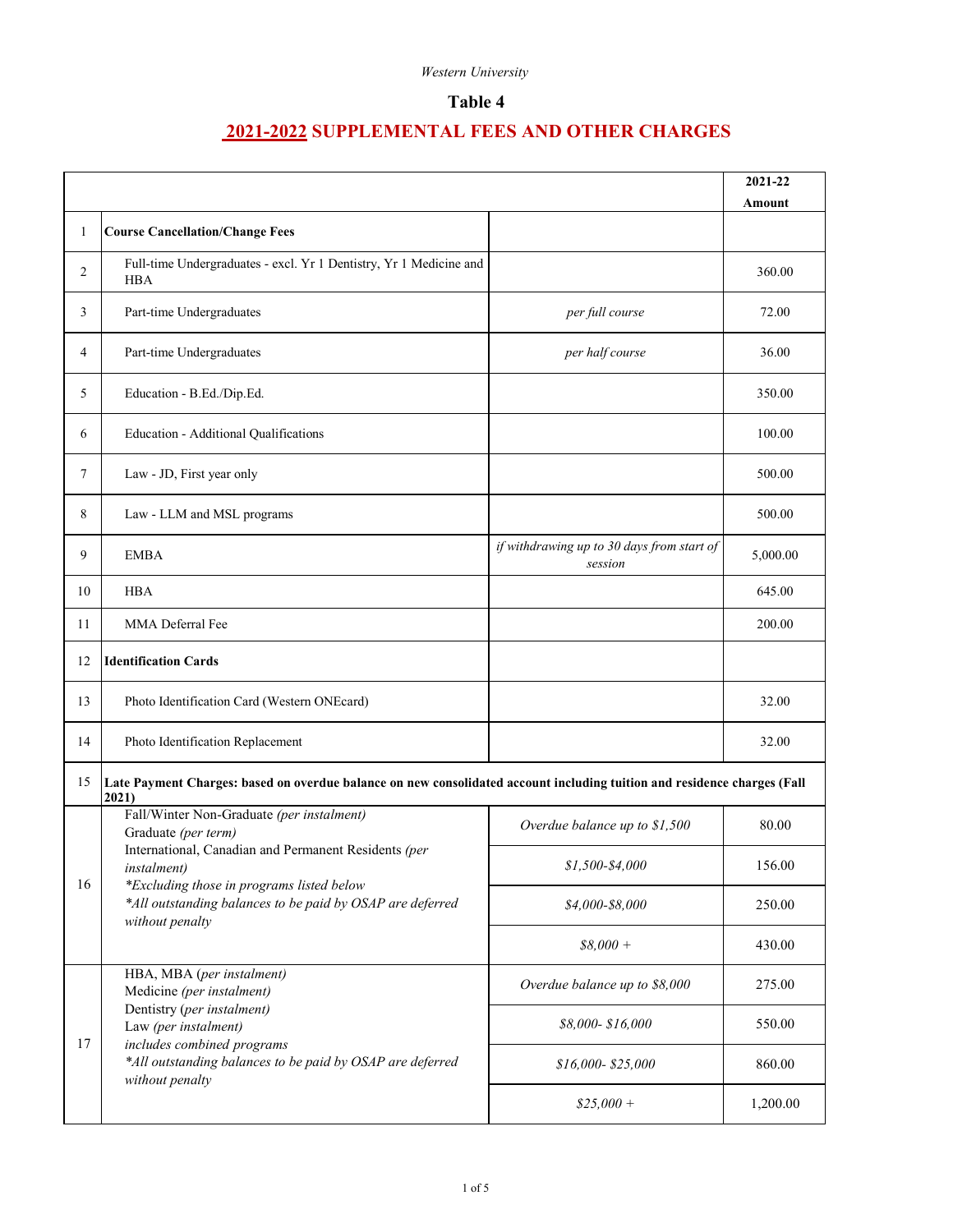# **Table 4**

|    |                                                                                                            |                                                                    | 2021-22 |
|----|------------------------------------------------------------------------------------------------------------|--------------------------------------------------------------------|---------|
|    |                                                                                                            |                                                                    | Amount  |
|    | Summer Non-Graduate International (per instalment)<br>Summer Non-Graduate Canadian and Permanent Residents | Overdue balance up to \$700                                        | 80.00   |
| 18 | (per instalment)<br>*All outstanding balances to be paid by OSAP are deferred<br>without penalty           | \$700-\$2,000                                                      | 156.00  |
|    |                                                                                                            | $$2,000 - $5,000$                                                  | 220.00  |
|    |                                                                                                            | $$5,000+$                                                          | 380.00  |
| 19 | Graduate Delinquent Account charge (excluding MBA &<br>Orthodontics)                                       | per term                                                           | 156.00  |
| 20 | <b>Late Registration Fees</b>                                                                              |                                                                    |         |
| 21 | Full-time Undergraduates                                                                                   |                                                                    | 183.00  |
| 22 | Part-time Undergraduates                                                                                   |                                                                    | 91.50   |
| 23 | Accommodated Exam, Unauthorized Exam Absence Fee                                                           |                                                                    | 22.00   |
| 24 | Courier                                                                                                    | Within Ontario                                                     | 25.00   |
| 25 | Courier                                                                                                    | Canada (Outside of Ontario)                                        | 34.00   |
| 26 | Courier                                                                                                    | U.S.                                                               | 48.00   |
| 27 | Courier                                                                                                    | International                                                      | 77.00   |
| 28 | Course Description/Course Syllabus                                                                         | 1 course                                                           | 2.00    |
| 29 | Deregistration Fee                                                                                         |                                                                    | 311.00  |
| 30 | Diploma Authentication                                                                                     |                                                                    | 7.00    |
| 31 | Amended Tax Receipts (T2202/T4A)                                                                           | includes electronic filing of amendments                           | 27.50   |
| 32 | Early Release of Diploma                                                                                   |                                                                    | 117.00  |
| 33 | Education - French as a Second Language Testing                                                            |                                                                    | 100.00  |
| 34 | <b>Braille Drills Supplement Book</b>                                                                      | one time charge for levels 2-4;<br>included if entering in level 1 | 30.00   |
| 35 | PLA Testing Braille Certificate                                                                            | if studied at other Braille provider                               | 75.00   |
| 36 | Education - Kodaly certification                                                                           |                                                                    | 320.00  |
| 37 | Engineering - Supplemental Examination                                                                     | non-refundable                                                     | 100.00  |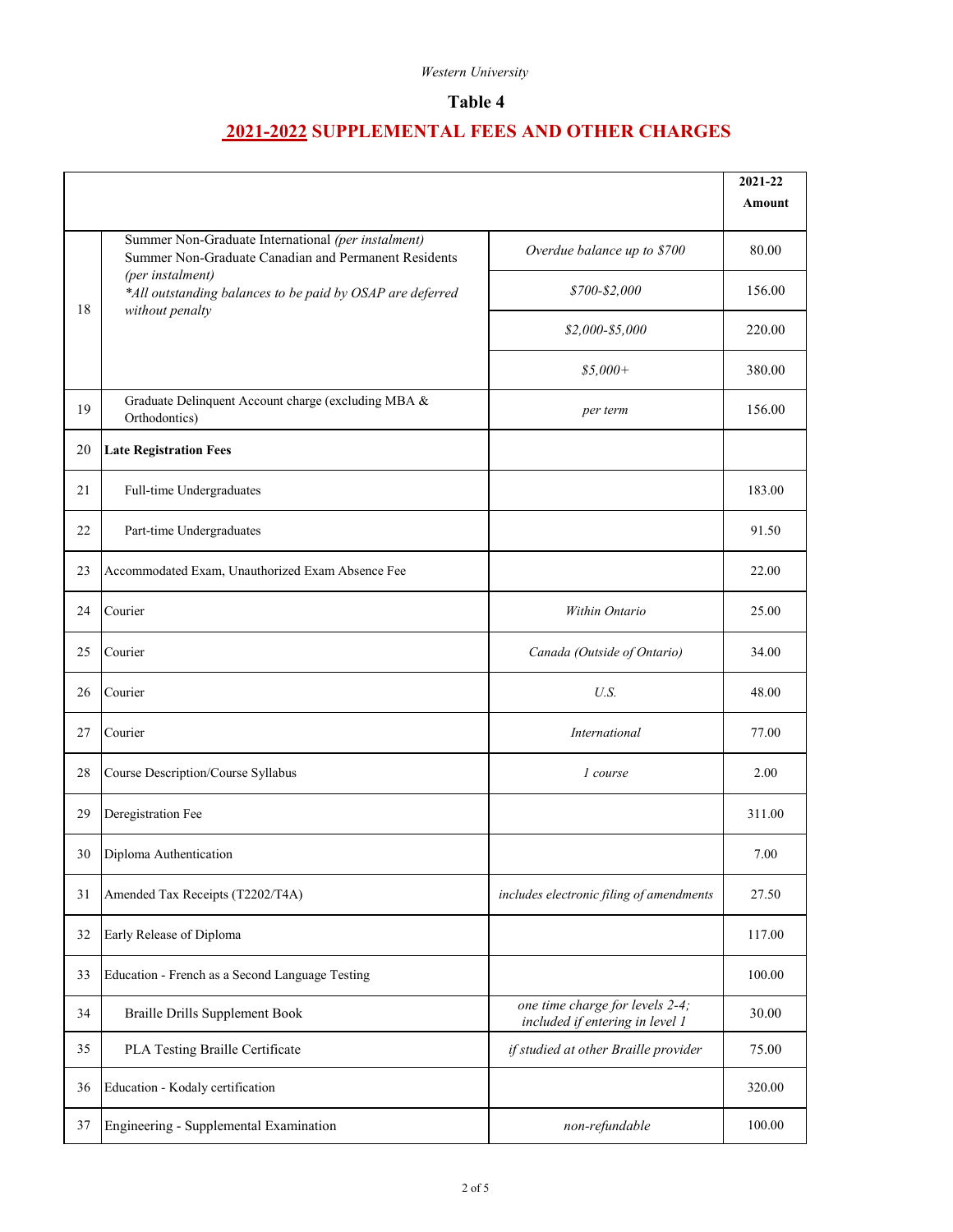# **Table 4**

|    |                                                                                          |                                                                                                        | 2021-22<br><b>Amount</b> |
|----|------------------------------------------------------------------------------------------|--------------------------------------------------------------------------------------------------------|--------------------------|
|    |                                                                                          |                                                                                                        |                          |
| 38 | Exchange Placement fee, Faculty of Law                                                   |                                                                                                        | 165.00                   |
| 39 | Exchange, Western International & Western Heads East Placement Fee                       |                                                                                                        | 165.00                   |
| 40 | Facsimile (Fax)/PDF charge                                                               |                                                                                                        | 25.00                    |
| 41 | Electronic Degree Parchment                                                              | New                                                                                                    | 50.00                    |
| 42 | Late Application to Graduate                                                             |                                                                                                        | 100.00                   |
| 43 | Letter of Permission - Outgoing Students                                                 |                                                                                                        | 75.00                    |
| 44 | Letter of Permission - Incoming Students                                                 |                                                                                                        | 75.00                    |
| 45 | Mailing of Diplomas                                                                      | Outside of Canada                                                                                      | 77.00                    |
| 46 | Mailing of Diplomas                                                                      | Within Canada                                                                                          | 34.00                    |
| 47 | Mailing of Miscellaneous Items                                                           | for mailing items through Canada Post<br>(excludes mailing of transcripts,<br>official letters, forms) | 12.00                    |
| 48 | Medicine - Supplemental Examination                                                      | London                                                                                                 | 75.00                    |
| 49 | Dentistry - Supplemental Examination                                                     | London                                                                                                 | 100.00                   |
| 50 | Medicine - Supplemental Examination                                                      | Outside Centre                                                                                         | 100.00                   |
| 51 | Medicine - Postgraduate Fellowship Administrative Fee                                    |                                                                                                        | 150.00                   |
| 52 | Medicine - Masters of Public Health - Learning Materials                                 | charged 1/3 in each of 3 terms                                                                         | 800.00                   |
| 53 | Medicine - Masters of Public Health - Field Trip Fee                                     | charged 1/3 in each of 3 terms                                                                         | 600.00                   |
| 54 | Medicine - Masters of Public Health - Practicum Fee                                      | charged 1/3 in each of 3 terms                                                                         | 600.00                   |
| 55 | Medicine - Postgraduate Verification-Dates only                                          | Regular & Rush                                                                                         | 50.00                    |
| 56 | Medicine - Postgraduate Verification-Dates & Performance                                 |                                                                                                        | 75.00                    |
| 57 | Medicine - Postgraduate Certificate of Completion of Training -<br>duplicate/replacement |                                                                                                        | 25.00                    |
| 58 | Medicine - Postgraduate Courier                                                          | Within Canada                                                                                          | 15.00                    |
| 59 | Medicine - Postgraduate Courier                                                          | To USA                                                                                                 | 25.00                    |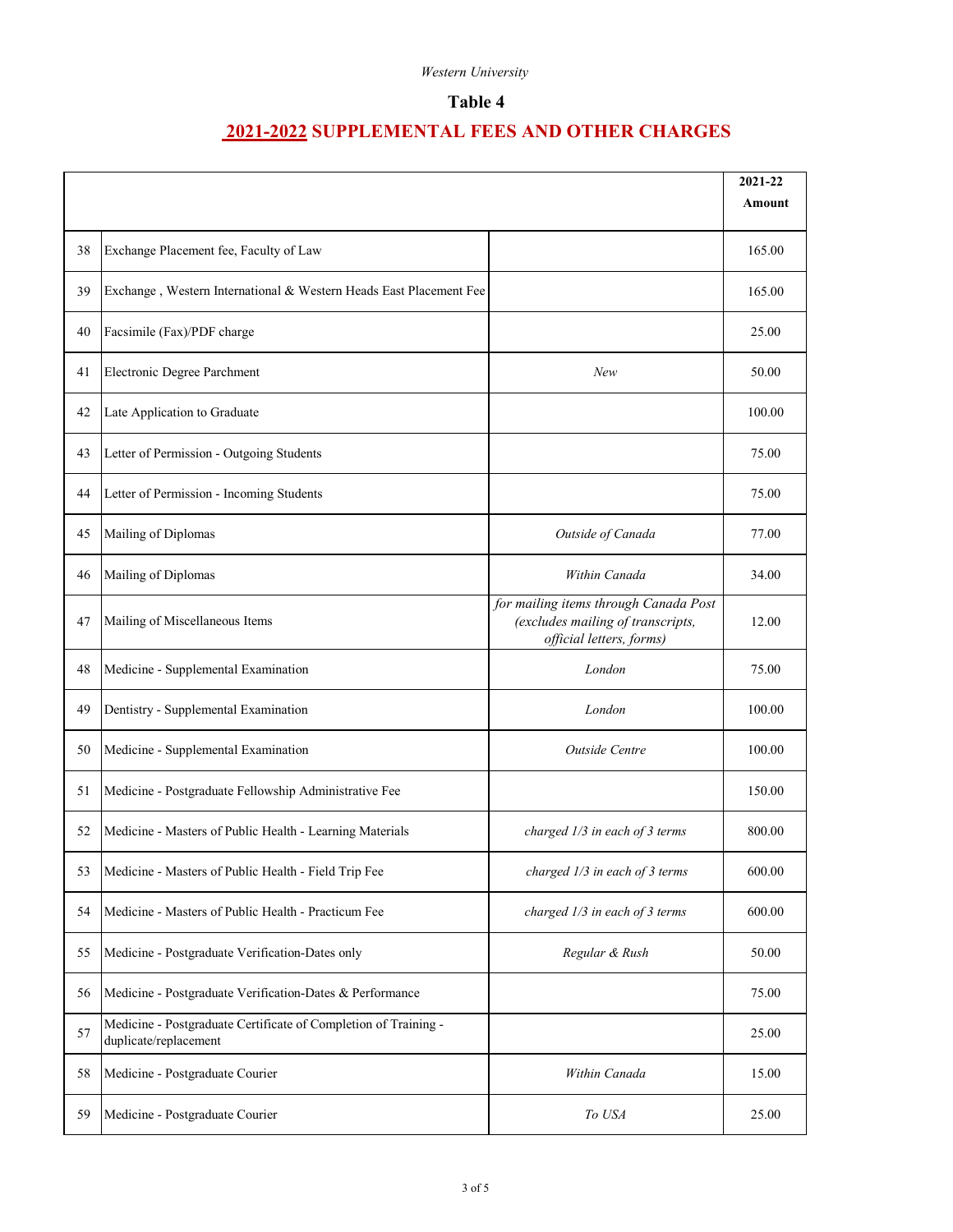## **Table 4**

|    |                                                                                   |                                                                                                                                         | 2021-22 |
|----|-----------------------------------------------------------------------------------|-----------------------------------------------------------------------------------------------------------------------------------------|---------|
|    |                                                                                   |                                                                                                                                         | Amount  |
| 60 | Medicine - Postgraduate Courier                                                   | International                                                                                                                           | 50.00   |
| 61 | Medicine - Postgraduate Registration - Residents/Fellows                          | set by provincial COFM                                                                                                                  | 805.00  |
| 62 | Medicine - Undergraduate Non-credit Summer Elective                               | per elective                                                                                                                            | 60.00   |
| 63 | Medicine - Undergraduate Verification-Dates only                                  |                                                                                                                                         | 50.00   |
| 64 | Medicine - Undergraduate Verification-Dates & Performance                         |                                                                                                                                         | 75.00   |
| 65 | International Health and Equity Learning (IHEL) - International<br>Placement Fee  | per placement                                                                                                                           | 50.00   |
| 66 | Music - Recital Cancellation Fee                                                  |                                                                                                                                         | 200.00  |
| 67 | Nursing - Foreign Licensure Documentation                                         |                                                                                                                                         | 250.00  |
| 68 | Nursing - Clinical Placement documentation requirement late fee                   |                                                                                                                                         | 100.00  |
| 69 | Official Western Letter                                                           | per letter; standard processing time                                                                                                    | 16.00   |
| 70 | Official Western Letter, on demand                                                | per letter; in-person priority request                                                                                                  | 25.00   |
| 71 | Official Western Letter Special Handling                                          | to include an external student-<br>provided form with Official Western<br>Letter (in addition to form processing<br>fee, if applicable) | 20.00   |
| 72 | Physical Therapy - Foreign Licensure Documentation                                |                                                                                                                                         | 250.00  |
| 73 | Physical Therapy - Clinical Fieldwork Placement Remedial Fee                      |                                                                                                                                         | 300.00  |
| 74 | Occupational Therapy - Clinical Fieldwork Placement Remedial Fee                  |                                                                                                                                         | 300.00  |
| 75 | Communication Sciences & Disorders - Clinical Fieldwork Placement<br>Remedial Fee |                                                                                                                                         | 300.00  |
| 76 | Physical Therapy - Supplemental Examination                                       |                                                                                                                                         | 250.00  |
| 77 | Physical Therapy - MCISc Supplemental Practical Examination                       | for Manipulative Therapy and Wound<br>Healing MClSc programs                                                                            | 500.00  |
| 78 | Communication Sciences & Disorders - foreign licensure documentation              |                                                                                                                                         | 200.00  |
| 79 | Re-admission Fee (Undergraduates deleted for non-payment of fees)                 |                                                                                                                                         | 75.50   |
| 80 | Removal of Academic Sanctions (Sealing charge)                                    |                                                                                                                                         | 67.00   |
| 81 | Replacement Cheque Fee                                                            |                                                                                                                                         | 28.50   |